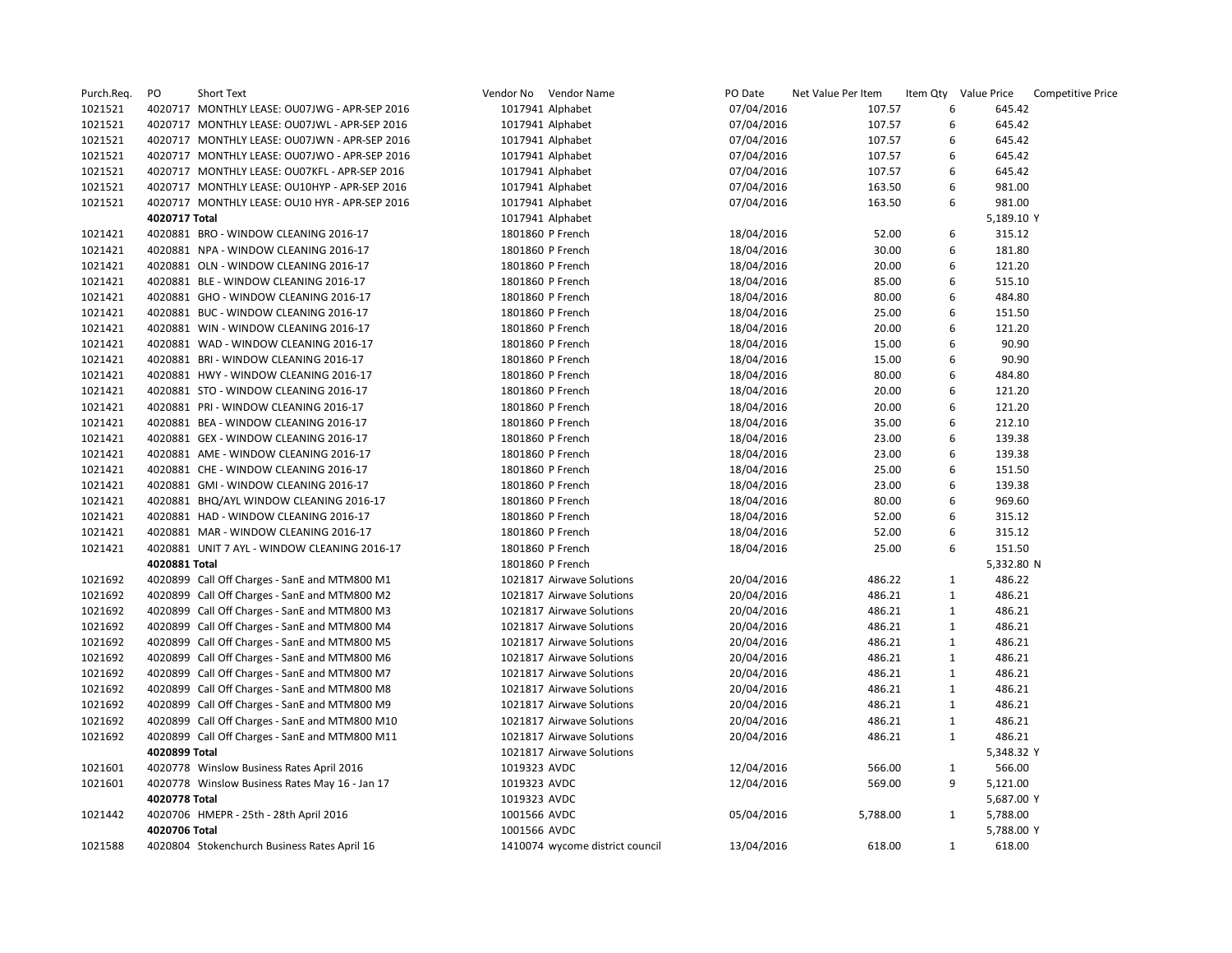| 1021588 | 4020804 Stokenchurch Busin Rates May 16 Jan 17   | 1410074 wycome district council      | 13/04/2016 | 617.00   | 9              | 5,553.00   |
|---------|--------------------------------------------------|--------------------------------------|------------|----------|----------------|------------|
|         | 4020804 Total                                    | 1410074 wycome district council      |            |          |                | 6,171.00 Y |
| 1021448 | 4020883 BRO WATER TESTING/SAMPLING               | 1022458 H20 Enviromental Services    | 19/04/2016 | 82.50    | $\overline{4}$ | 330.00     |
| 1021448 | 4020883 NPA WATER TESTING / SAMPLING             | 1022458 H20 Enviromental Services    | 19/04/2016 | 82.50    | 4              | 330.00     |
| 1021448 | 4020883 OLN WATER TESTING/SAMPLING               | 1022458 H20 Enviromental Services    | 19/04/2016 | 82.50    | $\overline{4}$ | 330.00     |
| 1021448 | 4020883 BLE WATER TESTING/SAMPLING               | 1022458 H20 Enviromental Services    | 19/04/2016 | 82.50    | $\overline{4}$ | 330.00     |
| 1021448 | 4020883 GHO WATER TESTING/SAMPLING               | 1022458 H20 Enviromental Services    | 19/04/2016 | 82.50    | $\overline{4}$ | 330.00     |
| 1021448 | 4020883 BUC WATER TESTING/SAMPLING               | 1022458 H20 Enviromental Services    | 19/04/2016 | 82.50    | $\overline{4}$ | 330.00     |
| 1021448 | 4020883 WIN WATER TESTING/SAMPLING               | 1022458 H20 Enviromental Services    | 19/04/2016 | 82.50    | $\overline{4}$ | 330.00     |
| 1021448 | 4020883 WAD WATER TESTING/SAMPLING               | 1022458 H20 Enviromental Services    | 19/04/2016 | 82.50    | $\overline{4}$ | 330.00     |
| 1021448 | 4020883 BRI WATER TESTING/SAMPLING               | 1022458 H20 Enviromental Services    | 19/04/2016 | 82.50    | $\overline{4}$ | 330.00     |
| 1021448 | 4020883 AYL WATER TESTING/SAMPLING               | 1022458 H20 Enviromental Services    | 19/04/2016 | 82.50    | 4              | 330.00     |
| 1021448 | 4020883 HWY WATER TESTING/SAMPLING               | 1022458 H20 Enviromental Services    | 19/04/2016 | 82.50    | $\overline{4}$ | 330.00     |
| 1021448 | 4020883 STO WATER TESTING/SAMPLING               | 1022458 H20 Enviromental Services    | 19/04/2016 | 82.50    | $\overline{4}$ | 330.00     |
| 1021448 | 4020883 PRI WATER TESTING/SAMPLING               | 1022458 H20 Enviromental Services    | 19/04/2016 | 82.50    | 4              | 330.00     |
| 1021448 | 4020883 BEA WATER TESTING/SAMPLING               | 1022458 H20 Enviromental Services    | 19/04/2016 | 82.50    | $\overline{4}$ | 330.00     |
| 1021448 | 4020883 GEX WATER TESTING/SAMPLING               | 1022458 H20 Enviromental Services    | 19/04/2016 | 82.50    | $\overline{4}$ | 330.00     |
| 1021448 | 4020883 AME WATER TESTING/SAMPLING               | 1022458 H20 Enviromental Services    | 19/04/2016 | 82.50    | $\overline{4}$ | 330.00     |
| 1021448 | 4020883 CHE WATER TESTING/SAMPLING               | 1022458 H20 Enviromental Services    | 19/04/2016 | 82.50    | 4              | 330.00     |
| 1021448 | 4020883 GMI WATER TESTING/SAMPLING               | 1022458 H20 Enviromental Services    | 19/04/2016 | 82.50    | $\overline{4}$ | 330.00     |
| 1021448 | 4020883 HAD WATER TESTING/SAMPLING               | 1022458 H20 Enviromental Services    | 19/04/2016 | 82.50    | $\overline{4}$ | 330.00     |
| 1021448 | 4020883 MAR WATER TESTING/SAMPLING               | 1022458 H20 Enviromental Services    | 19/04/2016 | 82.50    | $\overline{4}$ | 330.00     |
|         | 4020883 Total                                    | 1022458 H20 Enviromental Services    |            |          |                | 6,600.00 N |
| 1021630 | 4020870 Additional Lync Hardware costs           | 1029757 Updata Infracstructure       | 18/04/2016 | 6,837.10 | $\mathbf{1}$   | 6,837.10   |
|         | 4020870 Total                                    | 1029757 Updata Infracstructure       |            |          |                | 6,837.10 Y |
| 1021596 | 4020776 Brill Business Rates - April 2016        | 1019323 AVDC                         | 12/04/2016 | 700.00   | 1              | 700.00     |
| 1021596 | 4020776 Brill Business Rates - May 16 - Jan 17   | 1019323 AVDC                         | 12/04/2016 | 702.00   | 9              | 6,318.00   |
|         | 4020776 Total                                    | 1019323 AVDC                         |            |          |                | 7,018.00 Y |
| 1021468 | 4020885 GHO TANKERING OF WASTE WATER             | 1000542 Kee Services                 | 19/04/2016 | 834.23   | $\mathbf{1}$   | 834.23     |
| 1021468 | 4020885 BEA WET WELL & INTERCEPTER SERVICE       | 1000542 Kee Services                 | 19/04/2016 | 308.92   | $\overline{2}$ | 617.84     |
| 1021468 | 4020885 BEA TANKERING OF WASTE WATER             | 1000542 Kee Services                 | 19/04/2016 | 707.28   | $\mathbf{1}$   | 707.28     |
| 1021468 | 4020885 GEX WET WELL & INTERCEPTER SERVICE       | 1000542 Kee Services                 | 19/04/2016 | 308.92   | $\overline{2}$ | 617.84     |
| 1021468 | 4020885 GEX TANKERING OF WASTE WATER             | 1000542 Kee Services                 | 19/04/2016 | 819.88   | $\mathbf{1}$   | 819.88     |
| 1021468 | 4020885 BHQ WET WELL & INTERCEPTER SERVICE       | 1000542 Kee Services                 | 19/04/2016 | 730.18   | $\overline{2}$ | 1,460.36   |
| 1021468 | 4020885 BHQ TANKERING OF WASTE WATER             | 1000542 Kee Services                 | 19/04/2016 | 1,485.41 | $\mathbf{1}$   | 1,485.41   |
| 1021468 | 4020885 MAR WET WELL SERVICE                     | 1000542 Kee Services                 | 19/04/2016 | 151.80   | $\overline{2}$ | 303.60     |
| 1021468 | 4020885 MAR TANKERING OF WASTE WATER             | 1000542 Kee Services                 | 19/04/2016 | 308.30   | 1              | 308.30     |
|         | 4020885 Total                                    | 1000542 Kee Services                 |            |          |                | 7,154.74 N |
| 1021728 | 4020938 Level 2 Al Course                        | 1018656 Kinaston Associates          | 22/04/2016 | 720.00   | 10             | 7,200.00   |
|         | 4020938 Total                                    | 1018656 Kinaston Associates          |            |          |                | 7,200.00 Y |
| 1021711 | 4020898 Annual Subscription for LGA 2016/17      | 1009882 Local Governemnt Association | 19/04/2016 | 7,659.00 | 1              | 7,659.00   |
|         | 4020898 Total                                    | 1009882 Local Governemnt Association |            |          |                | 7,659.00 Y |
| 1021636 | 4020886 BHQ - WEEKLY COLLECTION - ANNUAL FEE     | 1000878 Royal Mail Group             | 19/04/2016 | 787.00   | 1              | 787.00     |
| 1021636 | 4020886 BHQ-RESPONSE SERVICES ANNUAL LICENCE FEE | 1000878 Royal Mail Group             | 19/04/2016 | 112.80   | 1              | 112.80     |
| 1021636 | 4020886 PPI - 1ST & 2ND CLASS MAIL POSTINGS      | 1000878 Royal Mail Group             | 19/04/2016 | 550.00   | 12             | 6,600.00   |
| 1021636 | 4020886 RTLL-AZAX-ZAHH RESPONSE SERVICE RETURNS  | 1000878 Royal Mail Group             | 19/04/2016 | 25.00    | 12             | 300.00     |
|         | 4020886 Total                                    | 1000878 Royal Mail Group             |            |          |                | 7,799.80 N |
| 1021383 | 4020884 BRO - BAY DOOR SERVICE CONTRACT-2016-17  | 1002239 Instant Doors                | 19/04/2016 | 171.70   | 2              | 343.40     |
| 1021383 | 4020884 NPA - BAY DOOR SERVICE CONTRACT-2016-17  | 1002239 Instant Doors                | 19/04/2016 | 171.70   | $\overline{2}$ | 343.40     |
|         |                                                  |                                      |            |          |                |            |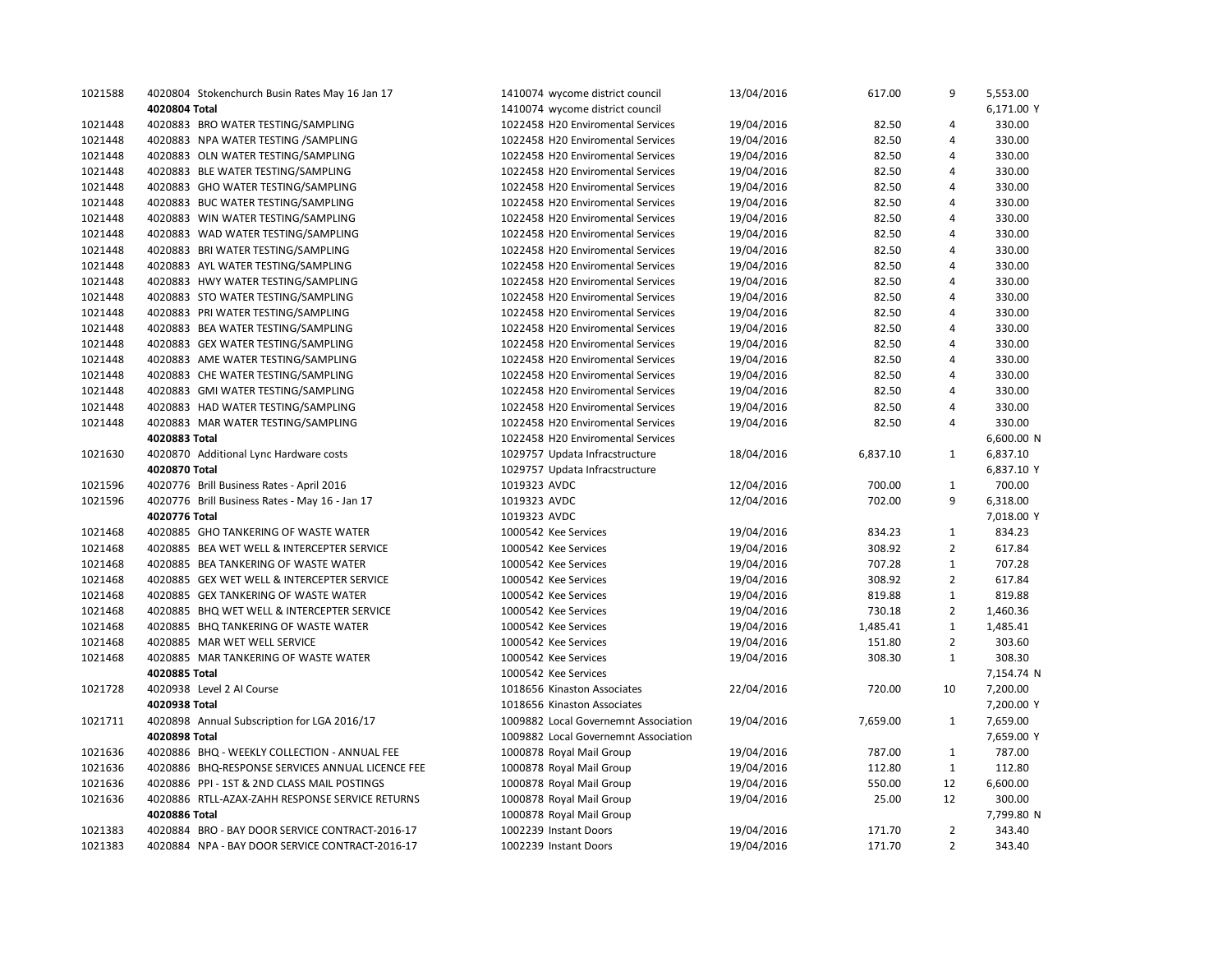| 1021383 | 4020884 OLN - BAY DOOR SERVICE CONTRACT-2016-17   | 1002239 Instant Doors | 19/04/2016 | 171.70 | $\overline{2}$ | 343.40           |
|---------|---------------------------------------------------|-----------------------|------------|--------|----------------|------------------|
| 1021383 | 4020884 BLE - BAY DOOR SERVICE CONTRACT-2016-17   | 1002239 Instant Doors | 19/04/2016 | 171.70 | $\overline{2}$ | 343.40           |
| 1021383 | 4020884 GHO - BAY DOOR SERVICE CONTRACT-2016-17   | 1002239 Instant Doors | 19/04/2016 | 171.70 | $\overline{2}$ | 343.40           |
| 1021383 | 4020884 BUC - BAY DOOR SERVICE CONTRACT-2016-17   | 1002239 Instant Doors | 19/04/2016 | 171.70 | $\overline{2}$ | 343.40           |
| 1021383 | 4020884 WIN - BAY DOOR SERVICE CONTRACT-2016-17   | 1002239 Instant Doors | 19/04/2016 | 171.70 | $\overline{2}$ | 343.40           |
| 1021383 | 4020884 WAD - BAY DOOR SERVICE CONTRACT-2016-17   | 1002239 Instant Doors | 19/04/2016 | 171.70 | $\overline{2}$ | 343.40           |
| 1021383 | 4020884 BRI-BAY DOOR SERVICE CONTRACT-2016-17     | 1002239 Instant Doors | 19/04/2016 | 171.70 | $\overline{2}$ | 343.40           |
| 1021383 | 4020884 AYL - BAY DOOR SERVICE CONTRACT-2016-17   | 1002239 Instant Doors | 19/04/2016 | 171.70 | $\overline{2}$ | 343.40           |
| 1021383 | 4020884 HWY - BAY DOOR SERVICE CONTRACT-2016-17   | 1002239 Instant Doors | 19/04/2016 | 171.70 | $\overline{2}$ | 343.40           |
| 1021383 | 4020884 STO - BAY DOOR SERVICE CONTRACT-2016-17   | 1002239 Instant Doors | 19/04/2016 | 171.70 | $\overline{2}$ | 343.40           |
| 1021383 | 4020884 PRI - BAYDOOR SERVICE CONTRACT-2016-17    | 1002239 Instant Doors | 19/04/2016 | 171.70 | 2              | 343.40           |
| 1021383 | 4020884 BEA - BAY DOOR SERVICE CONTRACT-2016-17   | 1002239 Instant Doors | 19/04/2016 | 171.70 | $\overline{2}$ | 343.40           |
| 1021383 | 4020884 GEX - BAY DOOR SERVICE CONTRACT-2016-17   | 1002239 Instant Doors | 19/04/2016 | 171.70 | 2              | 343.40           |
| 1021383 | 4020884 AME - BAY DOOR SERVICE CONTRACT-2016-17   | 1002239 Instant Doors | 19/04/2016 | 171.70 | $\overline{2}$ | 343.40           |
| 1021383 | 4020884 CHE - BAY DOOR SERVICE CONTRACT-2016-17   | 1002239 Instant Doors | 19/04/2016 | 171.70 | $\overline{2}$ | 343.40           |
| 1021383 | 4020884 GMI-BAY DOOR SERVICE CONTRACT-2016-17     | 1002239 Instant Doors | 19/04/2016 | 171.70 | $\overline{2}$ | 343.40           |
| 1021383 | 4020884 BHQ - BAY DOOR SERVICE CONTRACT-2016-17   | 1002239 Instant Doors | 19/04/2016 | 171.70 | $\overline{2}$ | 343.40           |
| 1021383 | 4020884 HAD - BAY DOOR SERVICE CONTRACT-2016-17   | 1002239 Instant Doors | 19/04/2016 | 171.70 | $\overline{2}$ | 343.40           |
| 1021383 | 4020884 MAR - BAY DOOR SERVICE CONTRACT-2016-17   | 1002239 Instant Doors | 19/04/2016 | 171.70 | $\overline{2}$ | 343.40           |
| 1021383 | 4020884 UNIT7 - BAY DOOR SERVICE CONTRACT-2016-17 | 1002239 Instant Doors | 19/04/2016 | 171.70 | $\overline{2}$ | 343.40           |
| 1021383 | 4020884 BUC HOUSES - BAY DOOR SERVICE CONTRACT    | 1002239 Instant Doors | 19/04/2016 | 171.70 | $\overline{2}$ | 343.40           |
|         | 4020884 Total                                     | 1002239 Instant Doors |            |        |                | 7,898.20 N       |
| 1021603 | 4020779 Waddesdon Business Rates April 16         | 1019323 AVDC          | 12/04/2016 | 808.00 | $\mathbf{1}$   | 808.00           |
| 1021603 | 4020779 Waddesdon Business Rates May 16 - Jan 17  | 1019323 AVDC          | 12/04/2016 | 811.00 | 9              | 7,299.00         |
|         | 4020779 Total                                     | 1019323 AVDC          |            |        |                | 8,107.00 Y       |
| 1021456 | 4020887 BRO - SERVICE HEATING & HOT WATER         | 1000023 Tencer        | 19/04/2016 | 134.15 | $\overline{2}$ | 268.30           |
| 1021456 | 4020887 BRO - SERVICE HIGH LEVEL HEATING          | 1000023 Tencer        | 19/04/2016 | 174.31 | $\mathbf{1}$   | 174.31           |
| 1021456 | 4020887 BRO - SERVICE BMS (TREND) SYSTEM          | 1000023 Tencer        | 19/04/2016 | 380.59 | $\mathbf{1}$   | 380.59           |
| 1021456 | 4020887 NPA - SERVICE HEATING & HOT WATER         | 1000023 Tencer        | 19/04/2016 | 146.82 | $\overline{2}$ | 293.64           |
| 1021456 | 4020887 OLN - SERVICE HEATING & HOT WATER         | 1000023 Tencer        | 19/04/2016 | 45.46  | $\overline{2}$ | 90.92            |
| 1021456 | 4020887 OLN - SERVICE HIGH LEVEL HEATING          | 1000023 Tencer        |            |        | $\mathbf{1}$   |                  |
|         |                                                   |                       | 19/04/2016 | 174.31 | $\overline{2}$ | 174.31<br>293.64 |
| 1021456 | 4020887 BLE - SERVICE HEATING & HOT WATER         | 1000023 Tencer        | 19/04/2016 | 146.82 |                |                  |
| 1021456 | 4020887 BLE - SERVICE BMS (TREND) SYSTEM          | 1000023 Tencer        | 19/04/2016 | 380.59 | $\mathbf{1}$   | 380.59           |
| 1021456 | 4020887 GHO - SERVICE HEATING & HOT WATER         | 1000023 Tencer        | 19/04/2016 | 146.82 | $\overline{2}$ | 293.64           |
| 1021456 | 4020887 GHO - SERVICE HIGH LEVEL HEATING          | 1000023 Tencer        | 19/04/2016 | 174.31 | $\mathbf{1}$   | 174.31           |
| 1021456 | 4020887 GHO - BMS (TREND) SYSTEM                  | 1000023 Tencer        | 19/04/2016 | 285.44 | $\mathbf{1}$   | 285.44           |
| 1021456 | 4020887 BUC - SERVICE HEATING & HOT WATER         | 1000023 Tencer        | 19/04/2016 | 70.80  | $\overline{2}$ | 141.60           |
| 1021456 | 4020887 WIN - SERVICE HEATING & HOT WATER         | 1000023 Tencer        | 19/04/2016 | 70.80  | 2              | 141.60           |
| 1021456 | 4020887 WAD - SERVICE HEATING & HOT WATER         | 1000023 Tencer        | 19/04/2016 | 70.80  | $\overline{2}$ | 141.60           |
| 1021456 | 4020887 HWY - SERVICE HEATING & HOT WATER         | 1000023 Tencer        | 19/04/2016 | 123.86 | $\overline{2}$ | 247.72           |
| 1021456 | 4020887 HWY - BMS (TREND) SYSTEM                  | 1000023 Tencer        | 19/04/2016 | 285.44 | $\mathbf{1}$   | 285.44           |
| 1021456 | 4020887 BRI - SERVICE HEATING & HOT WATER         | 1000023 Tencer        | 19/04/2016 | 70.80  | $\overline{2}$ | 141.60           |
| 1021456 | 4020887 STO - SERVICE HEATING & HOT WATER         | 1000023 Tencer        | 19/04/2016 | 73.42  | $\overline{2}$ | 146.84           |
| 1021456 | 4020887 PRI - SERVICE HEATING & HOT WATER         | 1000023 Tencer        | 19/04/2016 | 85.20  | $\overline{2}$ | 170.40           |
| 1021456 | 4020887 BEA - SERVICE HEATING & HOT WATER         | 1000023 Tencer        | 19/04/2016 | 73.42  | $\overline{2}$ | 146.84           |
| 1021456 | 4020887 BEA - SERVICE HIGH LEVEL HEATING          | 1000023 Tencer        | 19/04/2016 | 174.31 | $\mathbf{1}$   | 174.31           |
| 1021456 | 4020887 GEX - SERVICE HEATING & HOT WATER         | 1000023 Tencer        | 19/04/2016 | 124.09 | 2              | 248.18           |
| 1021456 | 4020887 GEX - SERVICE HIGH LEVEL HEATING          | 1000023 Tencer        | 19/04/2016 | 174.31 | $\mathbf{1}$   | 174.31           |
| 1021456 | 4020887 AME - SERVICE HEATING & HOT WATER         | 1000023 Tencer        | 19/04/2016 | 98.75  | $\overline{2}$ | 197.50           |
|         |                                                   |                       |            |        |                |                  |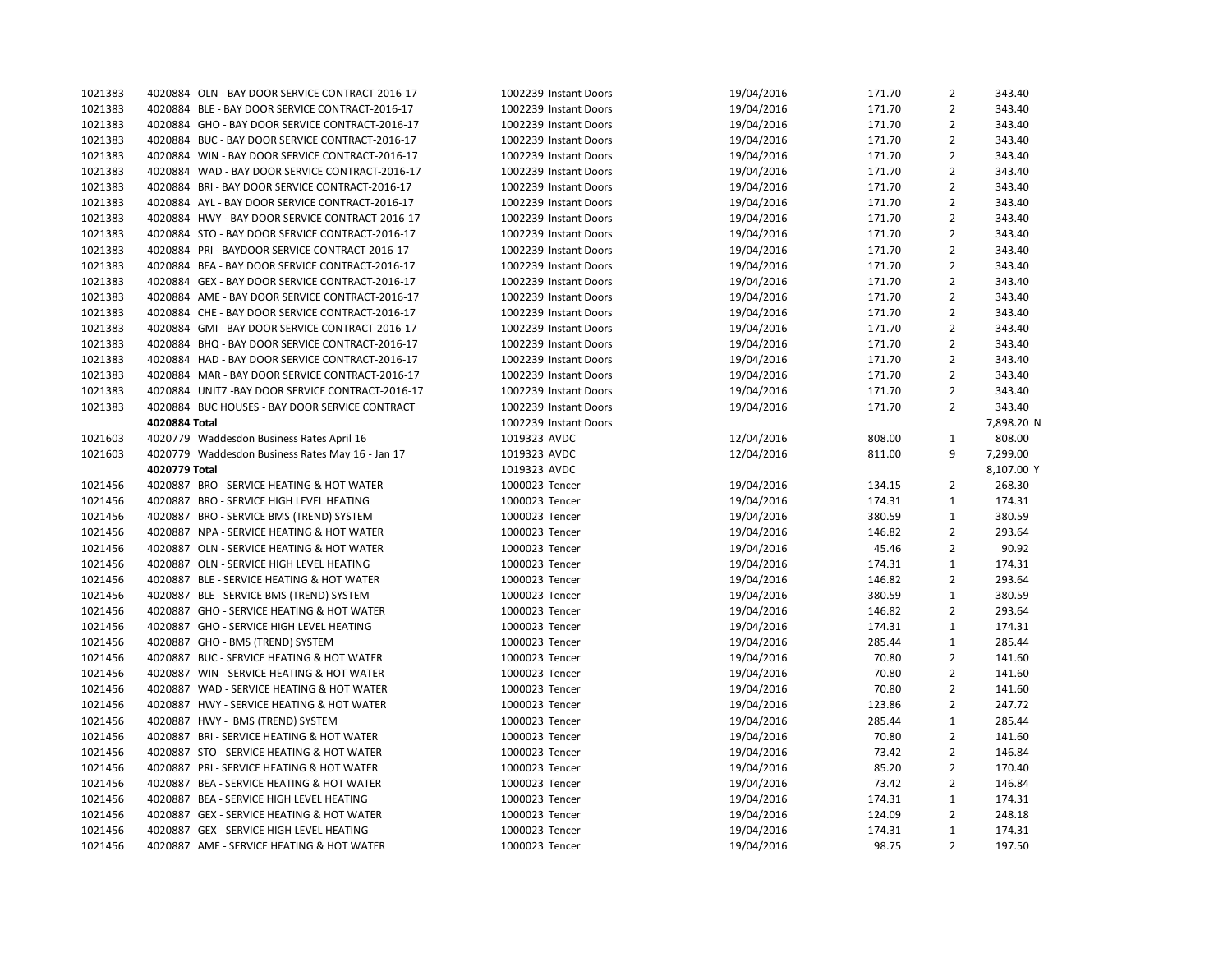| 1021456 | 4020887 AME - SERVICE HIGH LEVEL HEATING         | 1000023 Tencer                     | 19/04/2016 | 174.31   | $\mathbf{1}$   | 174.31           |
|---------|--------------------------------------------------|------------------------------------|------------|----------|----------------|------------------|
| 1021456 | 4020887 CHE - SERVICE HEATING & HOT WATER        | 1000023 Tencer                     | 19/04/2016 | 73.42    | $\overline{2}$ | 146.84           |
| 1021456 | 4020887 CHE - SERVICE HIGH LEVEL HEATING         | 1000023 Tencer                     | 19/04/2016 | 174.31   | $\mathbf{1}$   | 174.31           |
| 1021456 | 4020887 CHE - BMS (TREND) SYSTEM                 | 1000023 Tencer                     | 19/04/2016 | 237.87   | $\mathbf{1}$   | 237.87           |
| 1021456 | 4020887 GMI - SERVICE HEATING & HOT WATER        | 1000023 Tencer                     | 19/04/2016 | 48.07    | $\overline{2}$ | 96.14            |
| 1021456 | 4020887 BHQ/AYL/WSHOPS - HEATING & HOT WATER     | 1000023 Tencer                     | 19/04/2016 | 304.08   | $\overline{2}$ | 608.16           |
| 1021456 | 4020887 BHQ/AYL/WSHOPS - HIGH LEVEL HEATING      | 1000023 Tencer                     | 19/04/2016 | 174.31   | $\mathbf{1}$   | 174.31           |
| 1021456 | 4020887 HAD - SERVICE HEATING & HOT WATER        | 1000023 Tencer                     | 19/04/2016 | 252.40   | $\overline{2}$ | 504.80           |
| 1021456 | 4020887 HAD - BMS (TREND) SYSTEM                 | 1000023 Tencer                     | 19/04/2016 | 202.98   | $\mathbf{1}$   | 202.98           |
| 1021456 | 4020887 MAR - SERVICE HEATING & HOT WATER        | 1000023 Tencer                     | 19/04/2016 | 216.01   | $\overline{2}$ | 432.02           |
| 1021456 | 4020887 MAR - SERVICE HIGH LEVEL HEATING         | 1000023 Tencer                     | 19/04/2016 | 174.31   | $\mathbf{1}$   | 174.31           |
| 1021456 | 4020887 50 BOURTON RD - HEATING & HOT WATER      | 1000023 Tencer                     | 19/04/2016 | 65.55    | $\mathbf{1}$   | 65.55            |
| 1021456 | 4020887 60 BOURTON RD - HEATING & HOT WATER      | 1000023 Tencer                     | 19/04/2016 | 65.55    | 1              | 65.55            |
|         | 4020887 Total                                    | 1000023 Tencer                     |            |          |                | 8,224.78 N       |
| 1021663 | 4020848 Professional Partnership April '16 to Ma | 1003483 CFOA Services              | 15/04/2016 | 8,447.00 | $\mathbf{1}$   | 8,447.00         |
|         | 4020848 Total                                    | 1003483 CFOA Services              |            |          |                | 8,447.00 Y       |
| 1021592 | 4020772 Olney Business Rates April 2016          | 1007192 MK Council                 | 12/04/2016 | 907.25   | $\mathbf{1}$   | 907.25           |
| 1021592 | 4020772 Olney Business Ratea May 16 - Jan 17     | 1007192 MK Council                 | 12/04/2016 | 907.00   | 9              | 8,163.00         |
|         | 4020772 Total                                    | 1007192 MK Council                 |            |          |                | 9,070.25 Y       |
| 1021589 | 4020786 Princes Risb Business Rates April 16     | 1410074 wycome district council    | 12/04/2016 | 907.25   | $\mathbf{1}$   | 907.25           |
| 1021589 | 4020786 Princes Risb Business Rates May16-Jan 17 | 1410074 wycome district council    | 12/04/2016 | 907.00   | 9              | 8,163.00         |
|         | 4020786 Total                                    | 1410074 wycome district council    |            |          |                | 9,070.25 Y       |
| 1021458 | 4020888 BRO - AC & VENTILATION SERVICE           | 1000023 Tencer                     | 19/04/2016 | 221.40   | $\overline{2}$ | 442.80           |
| 1021458 | 4020888 BHQ/AY/WSHOP - AC & VENTILATION SERVICE  | 1000023 Tencer                     | 19/04/2016 | 1,196.95 | 4              | 4,787.80         |
| 1021458 | 4020888 HAD - AC & VENTILATION                   | 1000023 Tencer                     | 19/04/2016 | 170.30   | $\overline{2}$ | 340.60           |
| 1021458 | 4020888 MAR - AC & VENTILATION                   | 1000023 Tencer                     | 19/04/2016 | 969.52   | 4              | 3,878.08         |
| 1021458 | 4020888 BLE - AC & VENTILATION                   | 1000023 Tencer                     | 19/04/2016 | 170.30   | $\overline{2}$ | 340.60           |
|         | 4020888 Total                                    | 1000023 Tencer                     |            |          |                | 9,789.88 N       |
| 1021585 | 4020780 Gt Missenden Busin Rates Apr 16 Jan 17   | 1410037 Chiltern District Council  | 12/04/2016 | 1,006.00 | 10             | 10,060.00        |
|         | 4020780 Total                                    | 1410037 Chiltern District Council  |            |          |                | 10,060.00 Y      |
| 1021584 | 4020800 Amersham Business Rates April 16-Jan 17  | 1410037 Chiltern District Council  | 13/04/2016 | 1,118.00 | 10             | 11,180.00        |
|         | 4020800 Total                                    | 1410037 Chiltern District Council  |            |          |                | 11,180.00 Y      |
| 1021423 | 4020739 AERIAL MANAGEMENT 01.4.16 - 31.03.17     | 1031134 HUB Proffessional Services | 08/04/2016 | 3,000.00 | 4              | 12,000.00        |
|         | 4020739 Total                                    | 1031134 HUB Proffessional Services |            |          |                | 12,000.00 EXEMPT |
| 1021660 | 4020847 Legal Expenses                           | 1007136 Buckinghamshire CC         | 15/04/2016 | 1.00     | 12,000         | 12,000.00        |
|         | 4020847 Total                                    | 1007136 Buckinghamshire CC         |            |          |                | 12,000.00 Y      |
| 1021684 | 4020942 Amersham General Waste Collection        | 1002530 Grundon Waste management   | 22/04/2016 | 10.91    | 52             | 567.32           |
| 1021684 | 4020942 Amersham Mixed Recycling Collection      | 1002530 Grundon Waste management   | 22/04/2016 | 6.91     | 52             | 359.32           |
| 1021684 | 4020942 Aylesbury General Waste Collection       | 1002530 Grundon Waste management   | 22/04/2016 | 13.41    | 52             | 697.32           |
| 1021684 | 4020942 Aylesbury Mixed Recycling Collection     | 1002530 Grundon Waste management   | 22/04/2016 | 7.91     | 52             | 411.32           |
| 1021684 | 4020942 Beaconsfield General Waste Collection    | 1002530 Grundon Waste management   | 22/04/2016 | 13.41    | 52             | 697.32           |
| 1021684 | 4020942 Beaconsfield Mixed Recycling Collection  | 1002530 Grundon Waste management   | 22/04/2016 | 6.91     | 52             | 359.32           |
| 1021684 | 4020942 Bletchley General Waste Collection       | 1002530 Grundon Waste management   | 22/04/2016 | 10.91    | 52             | 567.32           |
| 1021684 | 4020942 Bletchley Mixed Recycling Collection     | 1002530 Grundon Waste management   | 22/04/2016 | 6.91     | 52             | 359.32           |
| 1021684 | 4020942 Broughton General Waste Collection       | 1002530 Grundon Waste management   | 22/04/2016 | 10.91    | 52             | 567.32           |
| 1021684 | 4020942 Broughton Mixed Recycling Collection     | 1002530 Grundon Waste management   | 22/04/2016 | 6.91     | 52             | 359.32           |
| 1021684 | 4020942 Buckingham General Waste Collection      | 1002530 Grundon Waste management   | 22/04/2016 | 10.91    | 52             | 567.32           |
| 1021684 | 4020942 Buckingham Mixed Recycling Collection    | 1002530 Grundon Waste management   | 22/04/2016 | 6.91     | 52             | 359.32           |
| 1021684 | 4020942 Chesham General Waste Collection         | 1002530 Grundon Waste management   | 22/04/2016 | 7.79     | 26             | 202.54           |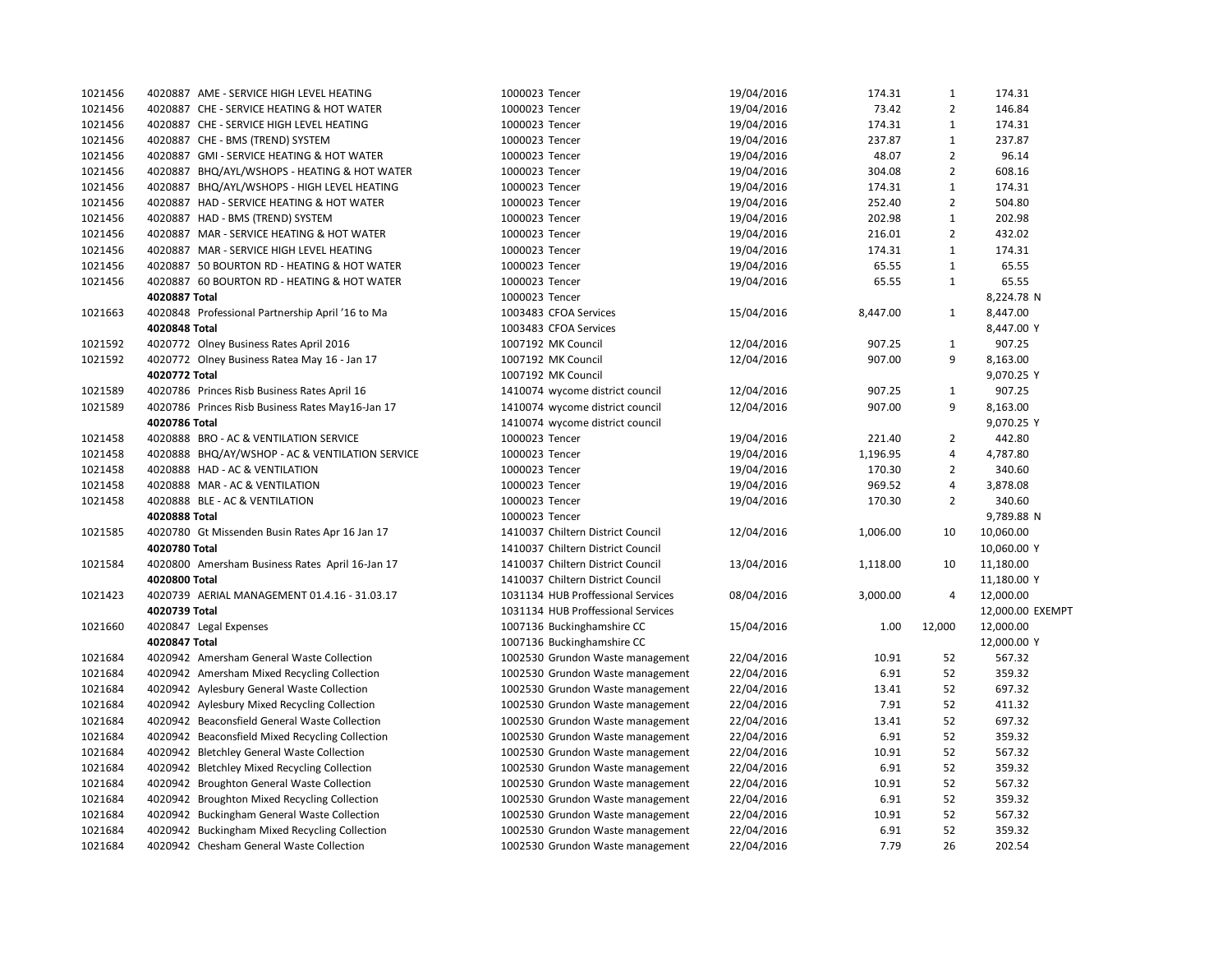| 1021684 | 4020942 Gerrards Cross General Waste Colleciton   | 1002530 Grundon Waste management       | 22/04/2016 | 10.91     | 52           | 567.32      |
|---------|---------------------------------------------------|----------------------------------------|------------|-----------|--------------|-------------|
| 1021684 | 4020942 Gerrards Cross Mixed Recycling Collectio  | 1002530 Grundon Waste management       | 22/04/2016 | 6.91      | 52           | 359.32      |
| 1021684 | 4020942 Great Holm General Waste Collection       | 1002530 Grundon Waste management       | 22/04/2016 | 10.91     | 52           | 567.32      |
| 1021684 | 4020942 Great Holm Mixed Recycling Collection     | 1002530 Grundon Waste management       | 22/04/2016 | 6.91      | 52           | 359.32      |
| 1021684 | 4020942 Great Missenden General Waste Collection  | 1002530 Grundon Waste management       | 22/04/2016 | 7.79      | 52           | 405.08      |
| 1021684 | 4020942 Haddenham General Waste Collection        | 1002530 Grundon Waste management       | 22/04/2016 | 10.91     | 52           | 567.32      |
| 1021684 | 4020942 Haddenham Mixed Recycling Waste Collecti  | 1002530 Grundon Waste management       | 22/04/2016 | 6.91      | 52           | 359.32      |
| 1021684 | 4020942 High Wycombe General Waste Collection     | 1002530 Grundon Waste management       | 22/04/2016 | 13.41     | 52           | 697.32      |
| 1021684 | 4020942 High Wycombe Mixed Recycling Collection   | 1002530 Grundon Waste management       | 22/04/2016 | 7.91      | 52           | 411.32      |
| 1021684 | 4020942 Marlow General Waste Collection           | 1002530 Grundon Waste management       | 22/04/2016 | 10.91     | 52           | 567.32      |
| 1021684 | 4020942 Marlow Mixed Recycling Collection         | 1002530 Grundon Waste management       | 22/04/2016 | 6.91      | 52           | 359.32      |
| 1021684 | 4020942 Newport Pagnell General Waste Collection  | 1002530 Grundon Waste management       | 22/04/2016 | 10.91     | 52           | 567.32      |
| 1021684 | 4020942 Newport Pagnell Mixed Recycling Collecti  | 1002530 Grundon Waste management       | 22/04/2016 | 6.91      | 52           | 359.32      |
| 1021684 | 4020942 Olney General Waste Collection            | 1002530 Grundon Waste management       | 22/04/2016 | 7.79      | 26           | 202.54      |
| 1021684 | 4020942 Princess Risborough General Waste Collec  | 1002530 Grundon Waste management       | 22/04/2016 | 7.79      | 26           | 202.54      |
| 1021684 | 4020942 Princess Risborough Mixed Recycling Coll  | 1002530 Grundon Waste management       | 22/04/2016 | 5.66      | 26           | 147.16      |
| 1021684 | 4020942 Stokenchurch General Waste Collection     | 1002530 Grundon Waste management       | 22/04/2016 | 7.79      | 26           | 202.54      |
| 1021684 | 4020942 Waddesdon General Waste Collection        | 1002530 Grundon Waste management       | 22/04/2016 | 7.79      | 26           | 202.54      |
|         | 4020942 Total                                     | 1002530 Grundon Waste management       |            |           |              | 13,178.62 Y |
| 1021511 | 4020715 APR - GENERAL / RECYLE WASTE COLLECTIONS  | 1002530 Grundon Waste management       | 06/04/2016 | 1,194.87  | 1            | 1,194.87    |
| 1021511 | 4020715 MAY - GENERAL / RECYLE WASTE COLLECTIONS  | 1002530 Grundon Waste management       | 06/04/2016 | 1,194.87  | $\mathbf{1}$ | 1,194.87    |
| 1021511 | 4020715 JUNE - GENERAL / RECYLE WASTE COLLECTION  | 1002530 Grundon Waste management       | 06/04/2016 | 1,194.87  | $\mathbf{1}$ | 1,194.87    |
| 1021511 | 4020715 JULY - GENERAL / RECYLE WASTE COLLECTION  | 1002530 Grundon Waste management       | 06/04/2016 | 1,194.87  | $\mathbf{1}$ | 1,194.87    |
| 1021511 | 4020715 AUG - GENERAL / RECYLE WASTE COLLECTIONS  | 1002530 Grundon Waste management       | 06/04/2016 | 1,194.87  | $\mathbf{1}$ | 1,194.87    |
| 1021511 | 4020715 SEPT - GENERAL / RECYLE WASTE COLLECTIONS | 1002530 Grundon Waste management       | 06/04/2016 | 1,194.87  | $\mathbf{1}$ | 1,194.87    |
| 1021511 | 4020715 OCT -GENERAL / RECYLE WASTE COLLECTIONS   | 1002530 Grundon Waste management       | 06/04/2016 | 1,194.87  | $\mathbf{1}$ | 1,194.87    |
| 1021511 | 4020715 NOV - GENERAL / RECYLE WASTE COLLECTIONS  | 1002530 Grundon Waste management       | 06/04/2016 | 1,194.87  | $\mathbf{1}$ | 1,194.87    |
| 1021511 | 4020715 DEC - GENERAL / RECYLE WASTE COLLECTIONS  | 1002530 Grundon Waste management       | 06/04/2016 | 1,194.87  | $\mathbf{1}$ | 1,194.87    |
| 1021511 | 4020715 JAN'17- GENERAL/RECYLE WASTE COLLECTIONS  | 1002530 Grundon Waste management       | 06/04/2016 | 1,194.87  | $\mathbf{1}$ | 1,194.87    |
| 1021511 | 4020715 FEB'17- GENERAL/RECYLE WASTE COLLECTIONS  | 1002530 Grundon Waste management       | 06/04/2016 | 1,194.87  | $\mathbf{1}$ | 1,194.87    |
| 1021511 | 4020715 MAR'17- GENERAL/RECYLE WASTE COLLECTIONS  | 1002530 Grundon Waste management       | 06/04/2016 | 1,194.87  | $\mathbf{1}$ | 1,194.87    |
|         | 4020715 Total                                     | 1002530 Grundon Waste management       |            |           |              | 14,338.44 Y |
| 1021593 | 4020773 Newport Pagnell Business Rates April 16   | 1007192 MK Council                     | 12/04/2016 | 1,767.50  | $\mathbf{1}$ | 1,767.50    |
| 1021593 | 4020773 Newport Pagn Busiin. Rates May 16-Jan 17  | 1007192 MK Council                     | 12/04/2016 | 1,764.00  | 9            | 15,876.00   |
|         | 4020773 Total                                     | 1007192 MK Council                     |            |           |              | 17,643.50 Y |
| 1021586 | 4020781 Chesham Business Rates April 16 - Jan 17  | 1410037 Chiltern District Council      | 12/04/2016 | 1,777.00  | 10           | 17,770.00   |
|         | 4020781 Total                                     | 1410037 Chiltern District Council      |            |           |              | 17,770.00 Y |
| 1021182 | 4020901 Olney - Quarterly Line rental TTB FTTC    | 1029757 Updata Infracstructure         | 20/04/2016 | 290.70    | $\mathbf{1}$ | 290.70      |
| 1021182 | 4020901 Quarterly Line Rental for 20 Stations     | 1029757 Updata Infracstructure         | 20/04/2016 | 17,822.40 | $\mathbf{1}$ | 17,822.40   |
|         | 4020901 Total                                     | 1029757 Updata Infracstructure         |            |           |              | 18,113.10 Y |
| 1021599 | 4020861 Buckingham Business Rates - April 2016    | 1019323 AVDC                           | 15/04/2016 | 1,838.00  | 1            | 1,838.00    |
| 1021599 | 4020861 Buckingham Business Rates May 16-Jan 16   | 1019323 AVDC                           | 15/04/2016 | 1,839.00  | 9            | 16,551.00   |
|         | 4020861 Total                                     | 1019323 AVDC                           |            |           |              | 18,389.00 Y |
| 1021384 | 4020908 Mutual Assistance Charges 2014/2015.      | 1800207 Royal Berkshire Fire Authority | 20/04/2016 | 18,493.33 | 1            | 18,493.33   |
|         | 4020908 Total                                     | 1800207 Royal Berkshire Fire Authority |            |           |              | 18,493.33 Y |
| 1021688 | 4020872 Planning Application Fee Milton Keynes    | 1007192 MK Council                     | 18/04/2016 | 21,175.00 | 1            | 21,175.00   |
|         | 4020872 Total                                     | 1007192 MK Council                     |            |           |              | 21,175.00 Y |
| 1021490 | 4020670 Diesel Delivery to Aylesbury              | 1023971 Pace Fuelcare                  | 01/04/2016 | 0.84      | 15,300       | 12,852.00   |
| 1021490 | 4020670 Diesel Delivery to Bletchley              | 1023971 Pace Fuelcare                  | 01/04/2016 | 0.84      | 2,900        | 2,436.00    |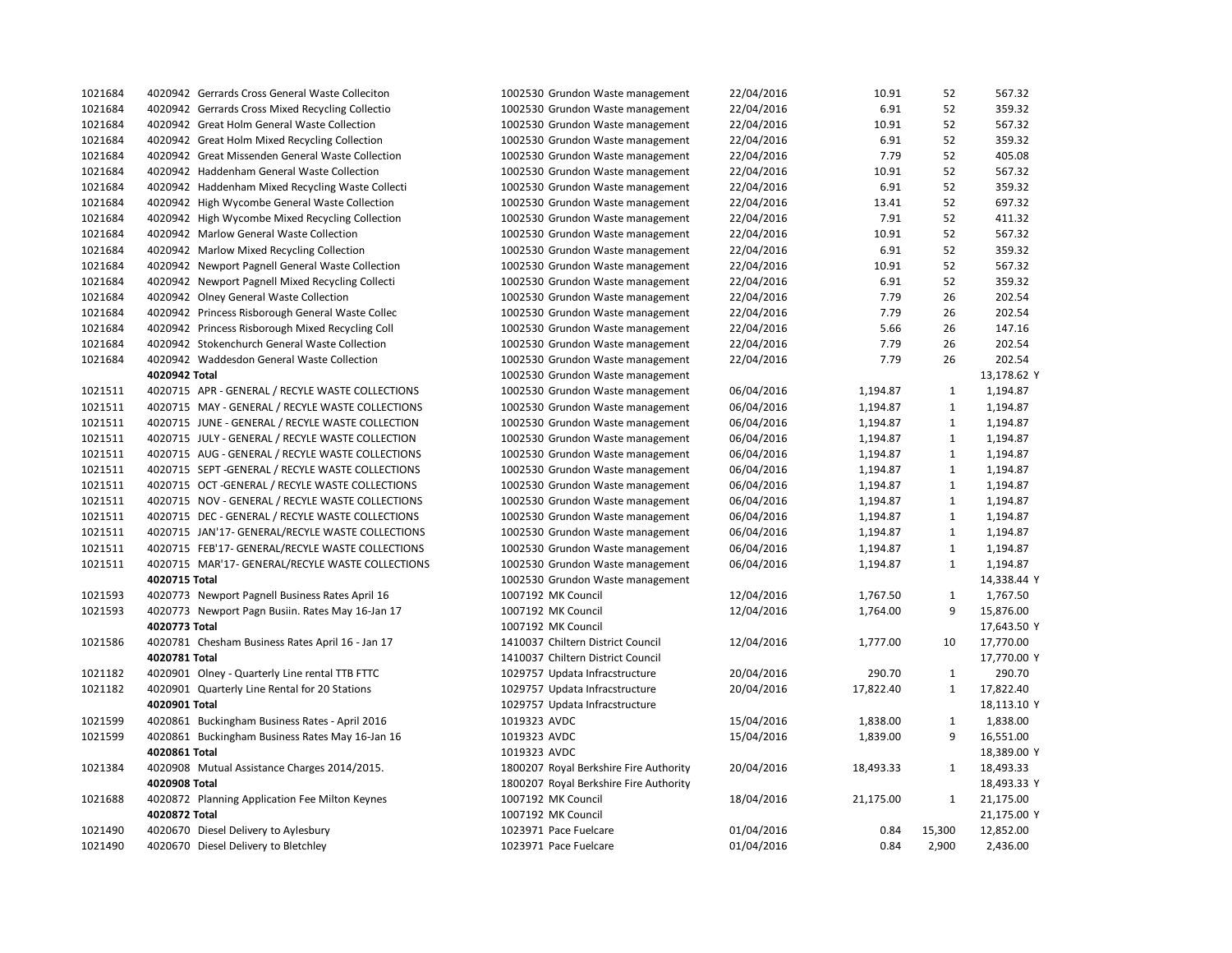| 1021490 | 4020670 Diesel Delivery to Broughton             | 1023971 Pace Fuelcare                | 01/04/2016 | 0.84      | 2,000        | 1,680.00         |
|---------|--------------------------------------------------|--------------------------------------|------------|-----------|--------------|------------------|
| 1021490 | 4020670 Diesel Delivery to Gerrards Cross        | 1023971 Pace Fuelcare                | 01/04/2016 | 0.84      | 2,100        | 1,764.00         |
| 1021490 | 4020670 Diesel Delivery to Great Holm            | 1023971 Pace Fuelcare                | 01/04/2016 | 0.84      | 1,400        | 1,176.00         |
| 1021490 | 4020670 Diesel Delivery to High Wycombe          | 1023971 Pace Fuelcare                | 01/04/2016 | 0.84      | 1,700        | 1,428.00         |
|         | 4020670 Total                                    | 1023971 Pace Fuelcare                |            |           |              | 21,336.00 Y      |
| 1021590 | 4020805 High Wycombe Business Rates April 16     | 1410074 wycome district council      | 13/04/2016 | 2,588.00  | $\mathbf{1}$ | 2,588.00         |
| 1021590 | 4020805 High Wycommbe Busin Rates May 16/Jan 17  | 1410074 wycome district council      | 13/04/2016 | 2,584.00  | 9            | 23,256.00        |
|         | 4020805 Total                                    | 1410074 wycome district council      |            |           |              | 25,844.00 Y      |
| 1021583 | 4020802 Beaconsfield Business Rates April 2016   | 1012380 South Bucks District Council | 13/04/2016 | 2,705.50  | 1            | 2,705.50         |
| 1021583 | 4020802 Beaconsfield Busin Rates May 16 - Jan 17 | 1012380 South Bucks District Council | 13/04/2016 | 2,709.00  | 9            | 24,381.00        |
|         | 4020802 Total                                    | 1012380 South Bucks District Council |            |           |              | 27,086.50 Y      |
| 1021598 | 4020777 Haddenham Business Rates - April 16      | 1019323 AVDC                         | 12/04/2016 | 2,935.00  | $\mathbf{1}$ | 2,935.00         |
| 1021598 | 4020777 Haddenham Business Rates May 16 - Jan 17 | 1019323 AVDC                         | 12/04/2016 | 2,932.00  | 9            | 26,388.00        |
|         | 4020777 Total                                    | 1019323 AVDC                         |            |           |              | 29,323.00 Y      |
| 1021582 | 4020784 Gerrards X Business Rates 2016/17        | 1012380 South Bucks District Council | 12/04/2016 | 2,982.00  | 10           | 29,820.00        |
|         | 4020784 Total                                    | 1012380 South Bucks District Council |            |           |              | 29,820.00 Y      |
| 1021766 | 4020951 HWY - ANTAC CLEANING SERVICE CONTRACT    | 1030606 Antac Support Service        | 26/04/2016 | 893.46    | 12           | 10,721.52        |
| 1021766 | 4020951 STO - ANTAC CLEANING SERVICE CONTRACT    | 1030606 Antac Support Service        | 26/04/2016 | 113.31    | 12           | 1,359.72         |
| 1021766 | 4020951 BEA - ANTAC CLEANING SERVICE CONTRACT    | 1030606 Antac Support Service        | 26/04/2016 | 484.24    | 12           | 5,810.88         |
| 1021766 | 4020951 AME - ANTAC CLEANING SERVICE CONTRACT    | 1030606 Antac Support Service        | 26/04/2016 | 217.09    | 12           | 2,605.08         |
| 1021766 | 4020951 MAR - ANTAC CLEANING SERVICE CONTRACT    | 1030606 Antac Support Service        | 26/04/2016 | 568.44    | 12           | 6,821.28         |
| 1021766 | 4020951 GEX - ANTAC CLEANING SERVICE CONTRACT    | 1030606 Antac Support Service        | 26/04/2016 | 231.48    | 12           | 2,777.76         |
| 1021767 | 4020951 CONTRACT CLEANING CONSUMABLES            | 1030606 Antac Support Service        | 26/04/2016 | 150.00    | 12           | 1,800.00         |
|         | 4020951 Total                                    | 1030606 Antac Support Service        |            |           |              | 31,896.24 Y      |
| 1021595 | 4020774 Bletchley Business Rates April 2016      | 1007192 MK Council                   | 12/04/2016 | 3,408.50  | 1            | 3,408.50         |
| 1021595 | 4020774 Bletchley Business Rates May 16 - Jan 17 | 1007192 MK Council                   | 12/04/2016 | 3,404.00  | 9            | 30,636.00        |
|         | 4020774 Total                                    | 1007192 MK Council                   |            |           |              | 34,044.50 Y      |
| 1021512 | 4020853 Asbri Transport assessment Plus £12000   | 1031134 HUB Proffessional Services   | 15/04/2016 | 12,000.00 | $\mathbf{1}$ | 12,000.00        |
| 1021512 | 4020853 Travel Plan to be assessed 17/4/16 £3950 | 1031134 HUB Proffessional Services   | 15/04/2016 | 3,950.00  | $\mathbf{1}$ | 3,950.00         |
| 1021512 | 4020853 Safety Audit-Stage 1 30/4/16 £2500       | 1031134 HUB Proffessional Services   | 15/04/2016 | 2,500.00  | 1            | 2,500.00         |
| 1021512 | 4020853 Warner Topo £1825                        | 1031134 HUB Proffessional Services   | 15/04/2016 | 1,825.00  | $\mathbf{1}$ | 1,825.00         |
| 1021512 | 4020853 Soil Consultants £1200                   | 1031134 HUB Proffessional Services   | 15/04/2016 | 1,200.00  | $\mathbf{1}$ | 1,200.00         |
| 1021512 | 4020853 Stuart Michael Flood/Drainage £9,500     | 1031134 HUB Proffessional Services   | 15/04/2016 | 9,500.00  | $\mathbf{1}$ | 9,500.00         |
| 1021512 | 4020853 BREEAM (Gleeds) Pre-Assesment & Int Cert | 1031134 HUB Proffessional Services   | 15/04/2016 | 6,250.00  | $\mathbf{1}$ | 6,250.00         |
|         | 4020853 Total                                    | 1031134 HUB Proffessional Services   |            |           |              | 37,225.00 EXEMPT |
| 1021591 | 4020771 Broughton Business Rates April 2016      | 1007192 MK Council                   | 12/04/2016 | 4,946.50  | $\mathbf{1}$ | 4,946.50         |
| 1021591 | 4020771 Broughton Business Rate May 16/Jan 17    | 1007192 MK Council                   | 12/04/2016 | 4,945.00  | 9            | 44,505.00        |
|         | 4020771 Total                                    | 1007192 MK Council                   |            |           |              | 49,451.50 Y      |
| 1021587 | 4020785 Marlow Business Rates April 2016         | 1410074 wycome district council      | 12/04/2016 | 5,073.00  | $\mathbf{1}$ | 5,073.00         |
| 1021587 | 4020785 Marlow Business Rates May 16 -Jan 17     | 1410074 wycome district council      | 12/04/2016 | 5,069.00  | 9            | 45,621.00        |
|         | 4020785 Total                                    | 1410074 wycome district council      |            |           |              | 50,694.00 Y      |
| 1021604 | 4020820 Unit 7 Business Rates April 16-Jan 17    | 1019323 AVDC                         | 14/04/2016 | 5,099.20  | 10           | 50,992.00        |
|         | 4020820 Total                                    | 1019323 AVDC                         |            |           |              | 50,992.00 Y      |
| 1021594 | 4020801 Great Holm Business Rates April 2016     | 1007192 MK Council                   | 13/04/2016 | 6,011.00  | $\mathbf{1}$ | 6,011.00         |
| 1021594 | 4020801 Great Holm Business Rates May 16-Jan 17  | 1007192 MK Council                   | 13/04/2016 | 6,014.00  | 9            | 54,126.00        |
|         | 4020801 Total                                    | 1007192 MK Council                   |            |           |              | 60,137.00 Y      |
| 1021559 | 4020902 Station end site WAN rental Q1           | 1029757 Updata Infracstructure       | 20/04/2016 | 17,822.40 | 1            | 17,822.40        |
| 1021559 | 4020902 Station end site WAN rental Q2           | 1029757 Updata Infracstructure       | 20/04/2016 | 17,822.40 | $\mathbf{1}$ | 17,822.40        |
| 1021559 | 4020902 Station end site WAN rental Q3           | 1029757 Updata Infracstructure       | 20/04/2016 | 17,822.40 | $\mathbf{1}$ | 17,822.40        |